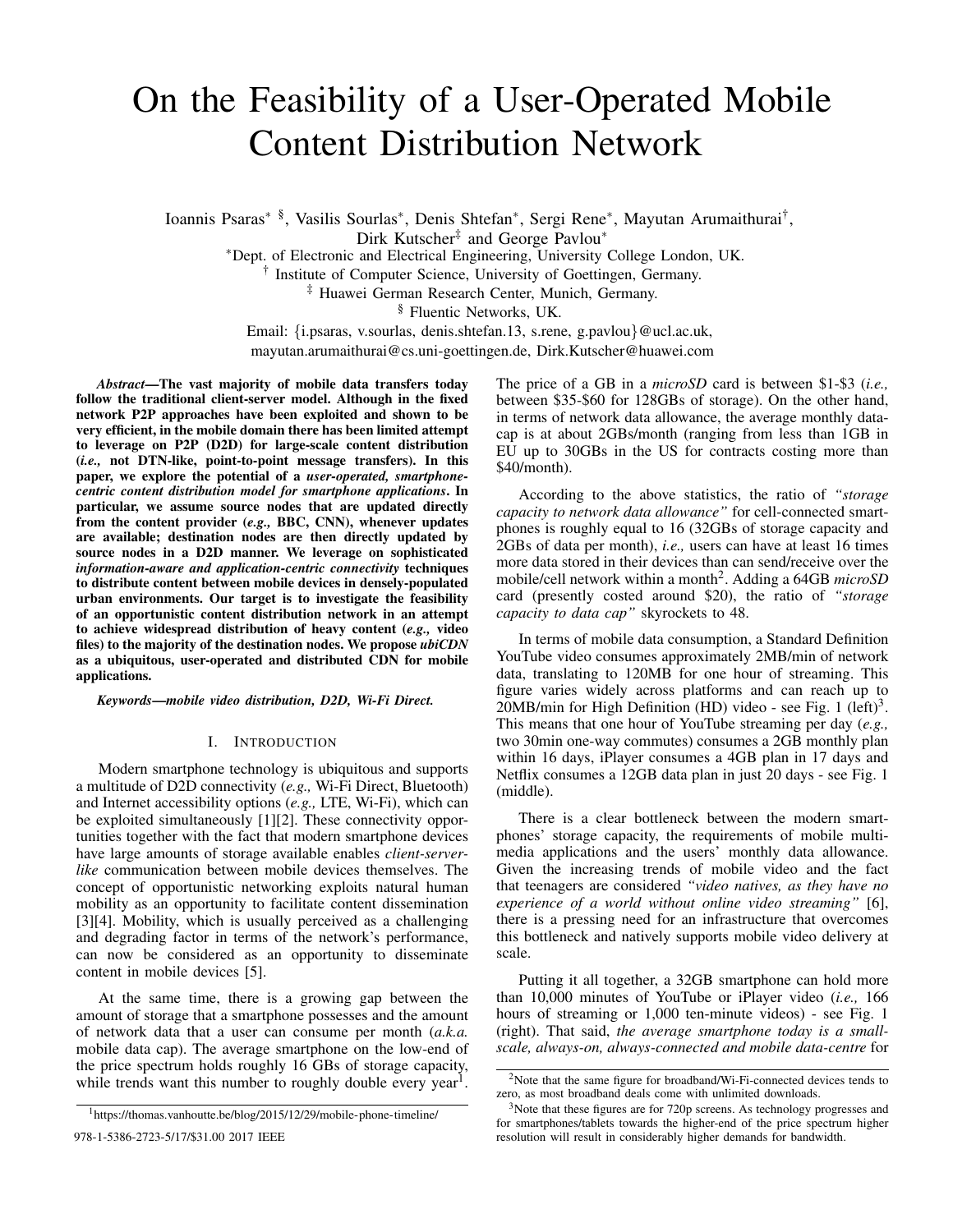

Fig. 1. Application data consumption and smartphone storage capabilities.

short video clips, songs or multimedia headline feeds.

In this paper we investigate the feasibility of a *useroperated content distribution network for mobile smartphone applications*. In terms of applications, we focus on newsrelated apps (*e.g.,* BBC, CNN) that update their text and video content frequently throughout the day. *Source and destination nodes* are the users' devices that have the application installed. In particular, we assume a fixed number of *source nodes* who are directly updated by the content/application provider through cell or Wi-Fi connectivity. Exploiting mobility patterns in urban environments, the source nodes disseminate content updates to *destination nodes* through smart *information-aware and application-centric connectivity* [7].

Indeed, news applications for smartphone devices today *i)* mainly come in the form of text content, *ii)* they get regular updates during the day, and, *iii)* offer limited multimedia/video content which is mainly consumed when connected to broadband networks. The reason behind consuming video content under broadband connections is that users cannot afford (in data terms) to watch video content when connected to the cell network.

In contrast to the traditional CDN *modus operandi*, where users receive content reactively (*i.e.,* after they request for the content), here, we argue that in the mobile space users' applications need to be updated *proactively*. Therefore, the system's target is to disseminate the most up-to-date content to *destination nodes* before users actually attempt to read the latest news.

Through extensive simulations we find that in densely populated urban environments a small percentage of source nodes (*e.g.,* around 5%) is enough to disseminate content to almost 70% of destination nodes (*i.e.,* the population that has the specific application installed). Application updates are based on information-aware D2D connectivity [7], while transfers are realised through WiFi Direct. We test the concept of a ubiquitous, user-operated CDN (*ubiCDN*) under a variety of network conditions and compare its performance with an information-agnostic D2D, floating content scheme. We measure the energy-consumption of the system in a small proof-of-concept prototype and find that if content distribution targets the right nodes and is kept to reasonable levels (in terms of exchanged messages), then energy consumption is not an issue (*i.e.,* consumes roughly 1% of battery per hour).

# II. SYSTEM ARCHITECTURE

We argue that the current *client-server centric* data transfer model leaves enormous amounts of resources unexploited. Powerful end-user devices can act as data sources and take advantage of local connectivity (through Wi-Fi Direct, Bluetooth, Google Nearby<sup>4</sup>). Although these technologies have been

around for quite a while (the first Bluetooth distribution came out more than a decade  $ago^5$ ), there have been surprisingly few applications (mainly gaming and chat applications, *e.g.,* FireChat) that exploit such connectivity in a user-transparent way. That said, links between devices (with speeds that can reach up to 250Mbps for Wi-Fi Direct and 25Mbps for Bluetooth 4.0) remain largely unused.

In this paper we set off to build an *information-aware and application-centric* D2D connectivity framework and realise a distributed and ubiquitous content distribution platform, acronymed *ubiCDN*. *ubiCDN* focuses on smartphone applications that receive *frequent* (in the order of 1-3 hours) and *heavy* (in the order of 5MBs or more) updates. Such applications are normally news applications, *e.g.,* newspapers, national broadcasters, or topic-specific online TV-like channels, *e.g.,* YouTube, Periscope. Such applications receive updates regularly throughout the day, which, however, are not directly pushed to the user's device to avoid consuming their cellular  $\tilde{d}$ ata<sup>6</sup>.

In the current/traditional *client-server* model, content is pulled from the (CDN) server upon the user's request. Instead, *ubiCDN* attempts to prefetch, distribute and make content available to users by default (*i.e.,* before the user attempts to check for updates). Although someone might argue that prefetching vast amounts of data to mobile devices will result in waste of bandwidth resources (given that the user will only read/watch/listen to a small subset of updates), *ubiCDN* utilises local D2D connectivity to complete content transfers. That said, it does not consume network bandwidth resources, while the impact on the device's energy consumption is negligible, as we show through our proof-of-concept testbed measurements in Section IV. *ubiCDN* consists of the following node groups:

- Source nodes receive updates directly from the content/application providers in a push mode. Their job is to disseminate the content further to users that have the same application installed on their device, or are subscribed to the same YouTube-, or Spotify-like channel.
- Destination nodes are passive nodes that have a number of applications installed on their device (or are subscribed to a number of YouTube-, or Spotify-like channels) and expect to receive updates on those while roaming. Local D2D data transfers take place when a source node meets a destination node whose application or channel has outdated content.
- Relay nodes are destination nodes that temporarily become (act like) source nodes once they get updated. This mode of operation reduces the number of source nodes needed and accelerates significantly the distribution of content in the mobile, D2D domain.

<sup>4</sup>https://developers.google.com/nearby/

<sup>5</sup>https://www.bluetooth.com/about-us/our-history

<sup>&</sup>lt;sup>6</sup>In some cases, heavy content can be pushed when the user is connected to a Wi-Fi AP, although we have not found any application that pushes heavy updates transparently, *i.e.,* without the user's intervention.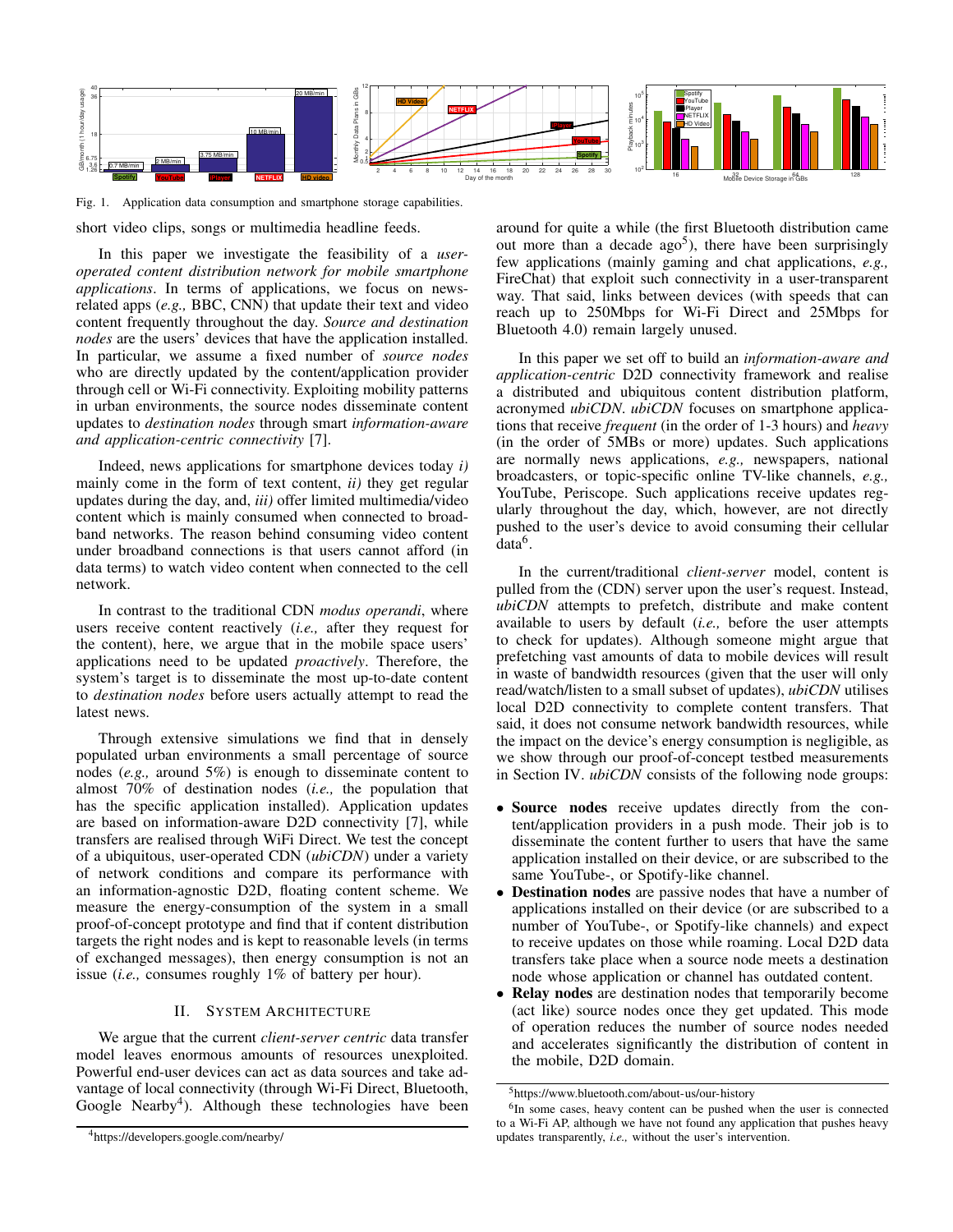#### *A. D2D and Information-Centric Connectivity*

We assume that nodes use the Wi-Fi Direct specification to exchange application content updates. Wi-Fi Direct is a Wi-Fi Alliance technical specification, that allows devices to connect to each other, form groups and transfer content in a D2D manner without requiring an access point (AP). Smartphone devices with the appropriate hardware (*e.g.,* any Wi-Fi device using  $n1802.11$  driver<sup>7</sup>) can connect directly to each other. For example, Android phones use the Wi-Fi P2P framework that complies with the Wi-Fi Direct certification program. Wi-Fi Direct devices need to negotiate their role in the communication: one of them plays the role of the AP, called *Group Owner* (GO) and the other device(s), that may include legacy non Wi-Fi Direct devices, associates with the GO as clients. In the following we describe some of the details of the protocol.

- Device Discovery: Wi-Fi Direct devices listen and send probe requests on the so-called social channels (channels 1, 6 and 11 in the 2.4GHz bands), and respond to the requests with probe responses, prior to the group formation.
- Service/Application discovery: Before the establishment of groups, devices need to exchange information about their available applications. Wi-Fi Direct devices can advertise services/applications by attaching information at the management frames (*i.e.,* beacons, probe requests and responses) through the usage of the Generic Advertisement Protocol (GAS) specified in 802.11u [8]. *ubiCDN* exploits the management frames of GAS in order to exchange information related to the device's applications. Through management frames, *ubiCDN* source nodes share the applications they distribute content for, as well as the latest update they have, *e.g.,* BBC-Sports-1100am. GAS management frames can be used to share information regarding *application name*, *transport protocol*, *port number*. This way, users can share necessary application information before forming groups.

Group formation: Once two devices have found each other and are willing to share information, they start the group formation following one of the three different ways:

- Standard mode: The basic GO Negotiation phase is implemented using a three-way handshake, sending the GO negotiation Request, Response and Confirmation messages. The two devices agree on which device will act as GO and on the channel where the group will operate. For the prototype results we present later in Section IV, we use this Standard mode, since it is the default mode for the Android implementation.
- Autonomous mode: A device may autonomously create a group, where it immediately becomes the GO. It starts sending beacons at a chosen channel, without initiating any negotiation with any other device. Other devices can discover and participate in the established group using traditional scanning mechanisms. In this mode no GO Negotiation phase is required.
- **Persistent mode:** Devices can declare a group as persistent, by using a flag in the capabilities attribute present in beacon frames, probe responses and GO negotiation frames. In that way, the devices forming the group store network credentials and the assigned GO and client roles for subsequent re-instantiations of the group.

Note that devices implementing Wi-Fi Direct may support concurrent operation through multiple groups simultaneously.

#### *B. Incentives and data integrity*

As mentioned in [9] the integration of an effective incentive mechanism in a user-operated offloading mechanism is a challenging problem. The application content provider reduces its expenses to the CDN provider that manages its content and the corresponding cellular providers significantly decrease the stress on their links. Incentives should be provided to both *Source* and *Relay* nodes in order for a user-operated CDN to succeed. In an attempt to encourage source nodes to participate and destination nodes to extent the corresponding relay period, a *"couponing"* scheme similar to the one presented in [10] can be exploited. *Coupons*/Compensation comes from the content/application provider and in terms of monetary amount should be smaller than the CDN savings discussed above. According to [10], compensation is based on the actual volume of the delivered/offloaded content. This approach is highly suitable for the case of *ubiCDN* presented here as different source (and relay) nodes have different mobility patterns (*e.g.,* office worker vs. bus driver) and will therefore, deliver different amounts of content. In case of scenarios of mutual interest, such as a football match or a music concert, incentives are built among fans of the same team/artist [2].

In order to ensure data integrity (*i.e.,* content is what it claims it is and has not been modified by intermediate users), *ubiCDN* integrates digital signatures (*e.g.,* HMAC) based on Public Key Infrastructure (PKI). This setup prerequisites that the digital certificates used by the application provider do not expire while the users are disconnected. This way, users can easily authenticate the content they are receiving. Other security vulnerabilities, such as, eavesdropping, privacy violation, or denial-of-service (DoS) attacks, are out of the scope of this paper. However, related literature provides ways to deal with such issues in D2D communications (*e.g.,* [11]).

## III. PERFORMANCE EVALUATION SETUP

#### *A. Evaluation Setup and Assumptions*

For the evaluation of the proposed user-operated CDN we extended the *ONE* simulator [12]. ONE is a discrete event simulator for opportunistic network environments, and is capable of generating different node map-based movements using various models, routing messages using different DTN routing schemes and provides interfaces for application level extension.

The scenario chosen for assessment was that of a busy city environment, namely Helsinki city center, with a fixed population of users carrying a mobile device capable of D2D connectivity and support for multiple smartphone applications, and simulating different mobility models for multiple set of users defined in Section III-B.

Applications: We assume a given set of ten different smartphone applications, where each application generates content updates periodically (*e.g.,* a news application like BBC news could update its content every hour). We call the update interval *"application update period/interval"*. For the purposes of this study and unless otherwise stated, we assume that the *application update period/interval* is 1*hour* and that the default

<sup>&</sup>lt;sup>7</sup>https://wireless.wiki.kernel.org/en/developers/documentation/nl80211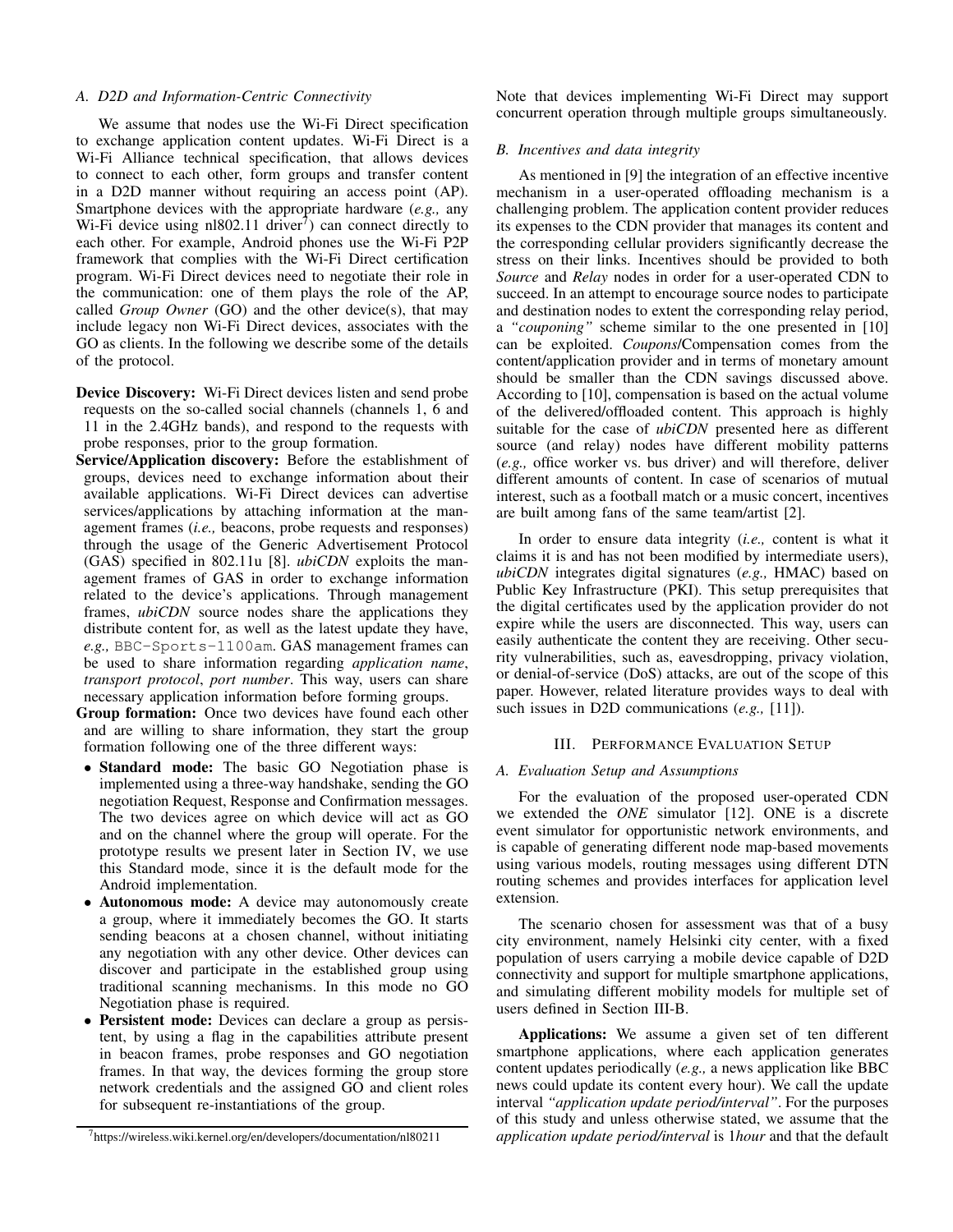size of each update message is equal to 5 MB (although we experiment with updates up to 200MB - Section IV-C).

We approximate application popularity by a Pareto distribution, given ample evidence from related literature that smartphone application popularity follows such distribution, *e.g.,* [13], [14]. According to the used Pareto distribution, 28% of the total number of installed applications in the mobile devices of the destination nodes are instances of the most popular application, whereas the least popular application counts only 4.5% of that number (*i.e.,* skewed, heavy-tailed distribution, where some applications are installed in almost all devices, whereas the remaining are present in a smaller number of devices). Moreover, applications are randomly assigned to users, but each user has at least one application installed.

For the purpose of the present study, we assume that the D2D transmission capacity of Wi-Fi Direct is equal to 31.25 Mbps and the range of transmission of each device is equal to 60 meters, with this capacity being different based on the distance of two nodes (*i.e.,* inversely proportional to the square of their distance). Alternative direct communication, *e.g.,* through Bluetooth, is also an option, although the details are left for future investigation. The main difference between the two technologies lies in their transmission range capabilities and energy consumption.

According to *ubiCDN*, whenever a source node is in range with a destination node it will first check for matching applications, and if found, the corresponding content will be compared. If the discovered node has out of date content the source node will push the update via a direct message to the destination node. These messages are also *prioritised by the application popularity*, meaning that more popular applications will be updated first and less popular afterwards. If relaying is also enabled, the updated destination node will become a relay node either for a fixed amount of time or until it transmits one successful update (*i.e.,* single contact relay), depending on the node's settings.

What we compare with: For comparison purposes we have extended the ONE simulator with an application- and information-agnostic content delivery scheme. According to this last scheme, source nodes blindly send blanket update messages to nodes they encounter without comparing content of the same application or checking whether the encountered node has the latest update or not.

Effectively, this scheme imitates the behaviour of the *"Floating Content"* concept [15], where distance vector is set to infinity (*i.e.,* the borders of the city), while the time anchor is set to the *application update period/interval*. In the following, we denote this distribution method as *fltCDN*. Intuitively, and as we show later in our evaluation results, it is clear that *fltCDN* introduces huge amount of duplicate messages exchanged between nodes. To make the comparison more pragmatic, we have built a combination of the Floating Content concept with the *"First Contact"* dissemination strategy [16]. Single contact relay or First Contact [16] is a well-known traditional DTN routing and replication strategy, according to which nodes forward the messages they have to the first node they encounter only. The combination of First Contact with Floating Content effectively reduces the number of replicas in the system in an attempt to reduce duplicate messages and overhead. For our proposed *ubiCDN* approach, the "First Contact" is an TABLE I. EXAMINED CONTENT DISSEMINATION MECHANISMS.

| <b>Strategy</b>                | <b>Dissemination</b> by                   |
|--------------------------------|-------------------------------------------|
| $ubiCDN - w/o$ Relay           | Sources only                              |
| ubiCDN - w/ Relay              | Sources & Destinations for $t$ time units |
|                                | (i.e., Relaying)                          |
| <i>ubiCDN</i> - Single Contact | Sources & Destinations for one con-       |
|                                | tact only                                 |
| $\text{ftCDN}$ - w/ Relay      | Sources & Destinations for $t$ time units |
|                                | (i.e., Relaying)                          |
| <i>fltCDN</i> - Single Contact | Sources & Destinations for one con-       |
|                                | tact only                                 |

TABLE II. SUMMARY OF THE EVALUATION PARAMETER SETTINGS.

| <b>Parameter</b>            | <b>Value</b> |
|-----------------------------|--------------|
| Number of Applications      | 10           |
| Number of Source Nodes      | 50           |
| Number of Destination Nodes | 1000         |
| Size of each message        | 5 MB         |
| App. update period          | 1 hour       |

application-based decision. Table I contains the basic schemes (*ubiCDN* and Floating Content (*fltCDN*)) that we will compare in the following section, whereas Table II gives the default values for the various system parameters.

## *B. Urban Movement*

We have used a variety of movement models/patterns (included in the ONE simulator) in order to assess the efficiency of the proposed user-operated, *ubiCDN* approach to mobile content dissemination. We have used the Helsinki city population and city centre as the default urban environment (area of size equal to 8.3km  $\times$  7.3km). By default, we assume that the population of the destination nodes is equal to  $D = 1000$ , whereas the default population of the source nodes is equal to  $S = 50$  (although we also experiment with different ratios of Source-Destination nodes in Section IV-B).

The distribution of source nodes is as follows: out of the 50 nodes, we assume that 18 are buses that follow predefined routes, whereas the rest nodes (*i.e.,* 32 in the default scenario) are assumed to be users that follow the working day movement model [17].

Destination nodes are configured as follows: out of the 1000 nodes 20% are assumed to be tourists. Tourists choose random destinations (either total random points in the map or one of the seven "points of interest" (*i.e.,* tourist attractions) in the city centre) to which they travel following the shortest path and wait randomly  $2 - 15$  minutes. The majority of the *destination* nodes, *i.e.,* the remaining 80%, are assigned the working day movement model [17], which allows them to travel to designated office spaces on the map and travel for other evening activities later in the day. All nodes start at their base/home and travel to their office, either directly by car (50% of nodes) or by bus (remaining 50%). Once they reach the office, they spend 7 hours there and at the end of the office day there is a 50% chance the node will go for an "evening activity" and 50% chance it travels home for the rest of the day.

## *C. Metrics*

Satisfaction Ratio. In contrast to a fixed network CDN, where the target is to reactively serve user requests within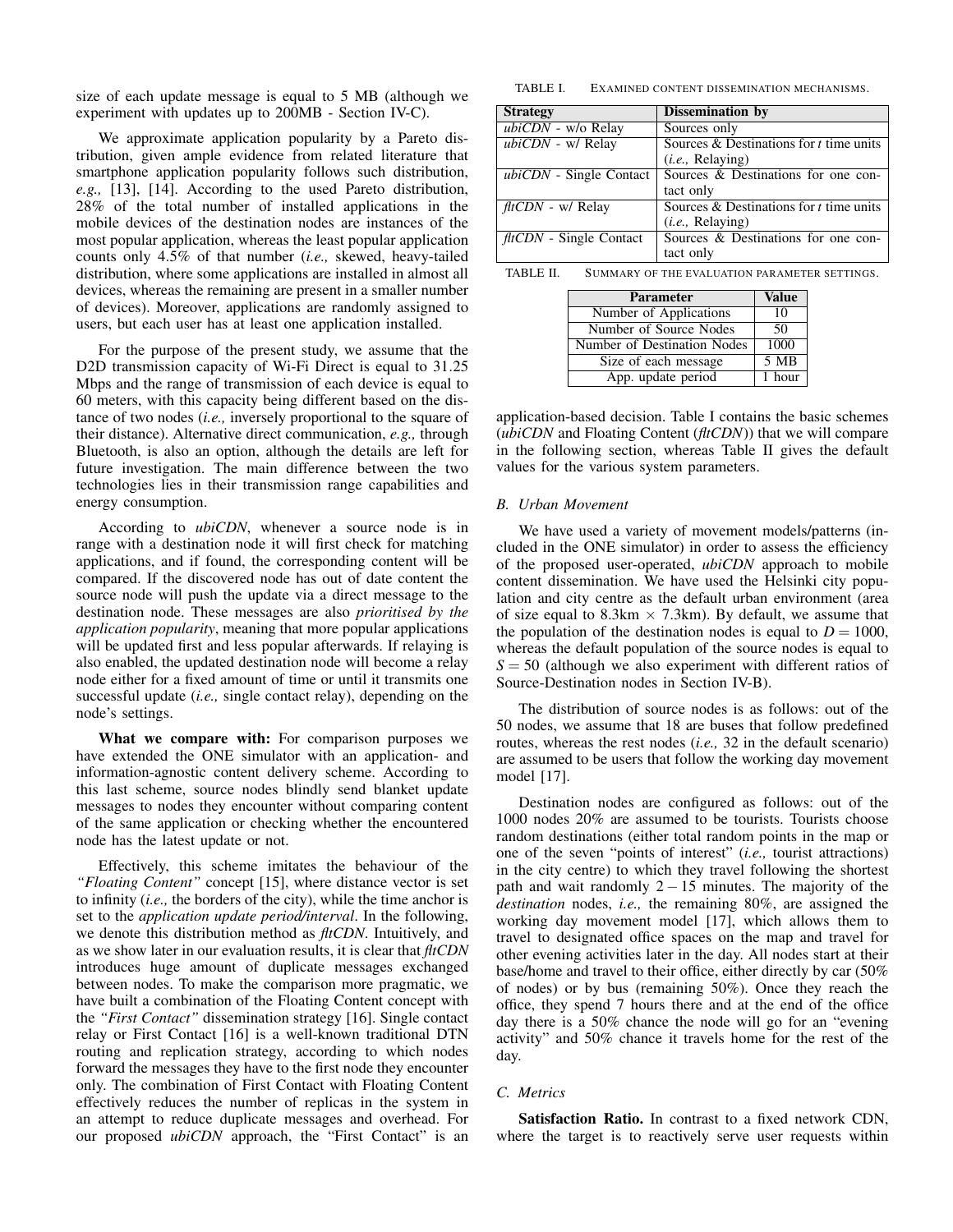

Fig. 2. The impact of the relay time in the performance of the examined content dissemination mechanisms.

deadlines (that is, after the user has requested for some content), the target of a mobile-focused distribution network should be (we argue) to proactively load content to users' devices. In the context of smartphone applications, proactively comes in terms of the *"application update period/interval"*. That said, one of the main metrics used here is the *Satisfaction ratio*, defined as:

*Satisfaction ratio (in* % *of destination nodes): The percentage of the destination nodes with updated content over all destination nodes at the end of each application update period.*

Message Overhead. Given the population (and therefore device) density in urban environments, D2D proactive dissemination of content raises questions of overhead in terms of messages transmitted to non-interested recipients, or recipients that already have received the update. Therefore, a second metric of interest is *Message Overhead*, defined as:

*Message Overhead (in* % *of total received messages): The percentage of messages rejected by the users as duplicates (*i.e., *nodes have already received the update) or messages of no interest (in the floating content mechanisms), or transfers that did not complete due to users moving out of range of each other, over the total received update messages at the end of each update period.*

Relayed Content. One of the main challenges in realising a user-operated CDN comes in terms of costs, that is, how many source nodes would be needed (and therefore, compensated) in order to achieve proactive distribution of content to the majority of destination nodes and at what timescales would delivery be achieved. Relaying is an important feature of message distribution and therefore, the amount/percentage of messages that is being transmitted through relaying is a central metric in our evaluation.

*Relayed content (in* % *of total transmitted messages): The percentage of messages delivered by relay nodes over all transmitted messages at the end of each update period.*

In each of the three scenarios analysed in the next section, the above metrics are evaluated with regard to the impact of: *i) relay time*, *ii) number of source nodes*, and *iii) update message size*. We also present energy consumption statistics of source and relay nodes in a user-operated CDN based on a proofof-concept prototype of *ubiCDN*. In what follows, the above metrics are averages over 12 application update periods.

## IV. RESULTS

In this section we illustrate the performance of *ubiCDN* and we compare it against the floating content mechanism (*fltCDN*) described above.

# *A. Impact of the relay time*

Initially, we examine the impact of the relay time "*t*" in the performance of the two content dissemination mechanisms



Fig. 3. The impact of the relay time in the Satisfaction CDF of the examined content dissemination mechanisms.

in Fig. 2. The relay time "*t*" is the amount of time that each updated destination node relays the newly acquired application update(s). We examine relay times that vary from  $t = 0$  (no relay) to  $t = 3600$  (1-hour relay), which we assume as the default update period of each application. Note that the plots are depicted as error bars, where the error bars correspond to upper and lower bound results for the most and least popular application, respectively and not the typical standard deviation.

From the Satisfaction ratio plot in Fig. 2, we observe that when only source nodes disseminate content (*i.e.,* no Relaying) already half of the destination nodes manage to retrieve the updated content (first point in left figure). When destination nodes start to relay the received content, even for a very small amount of time (*i.e.,* 5-15 minutes), the satisfaction increases by up to an extra 40%. This is also obvious from the Relayed content plot (right plot in Fig. 2) where we see that the total number of messages distributed by the relay nodes can reach up to 80% of the total transmitted messages in the *fltCDN* case and 50% in the *ubiCDN* case. However, increasing the relay time to more than 15 minutes (900 secs onwards) brings no substantial gain in terms of satisfied users (left plot in Fig. 2). This result illustrates the fact that while some users move in the city centre and therefore can interact and receive updates, some others remain in non-reachable areas, *e.g.,* offices or outskirts of the city. This result serves as an upper bound of the performance of the examined content dissemination mechanisms, given the specific settings - Table II.

This result is more clear in Fig. 3 where we depict the Satisfaction Cumulative Density Function (CDF), which shows how many users acquire the updated content over the duration of an application update interval (1-hour) for different relaying durations. From Fig. 3 we observe that the vast majority of the updated destination nodes receive updates within 20-25 minutes after the release of the update, and only a small portion of them is updated towards the end of the application update interval. For example, for the "15-min Relay" case, 62% of the destination nodes are updated at the end of the 1-hour update period, 70% of which are updated within the first 15 minutes (900 secs). The same holds for the floating content schemes too, even for relay times that increase up to the application update interval (*i.e.,* 1-hour).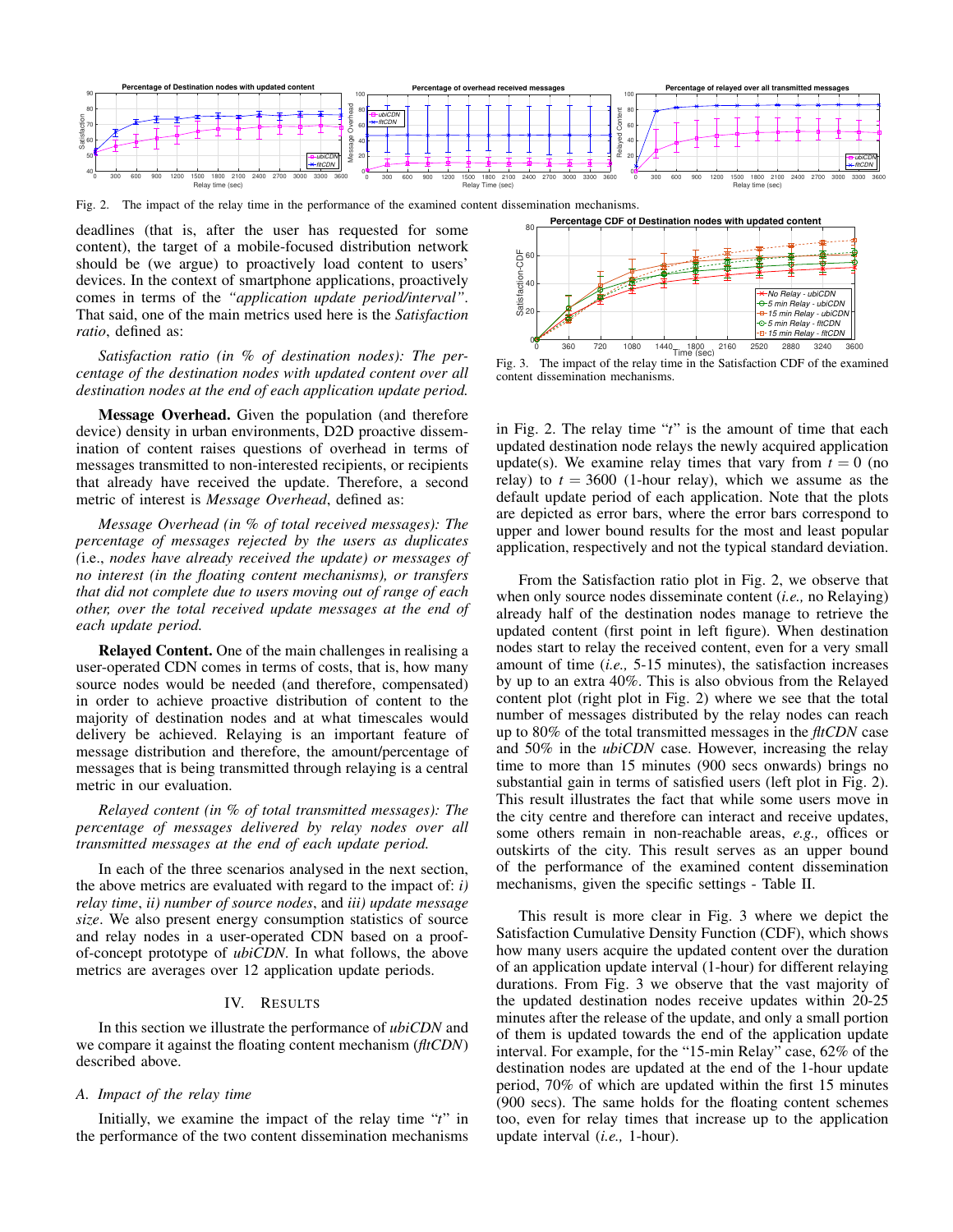

Fig. 5. The impact of the number of source nodes relay time in the performance of the *fltCDN* mechanism.

Comparing the performance of *ubiCDN's* informationaware connectivity with information-agnostic floating content in Fig. 2, we observe that the *fltCDN* scheme performs around 15% better in terms of satisfaction ratio. However, as expected with this "aggressive" approach, it creates at least four times more redundant transmissions (*i.e.,* overhead), as shown in the Message Overhead plot (middle figure in Fig. 2). In case of *ubiCDN*, message overhead is caused by unfinished transfers due to users getting out of range of each other before the transfer completes. On the other hand, as expected, the *fltCDN* approach, which effectively, floods nodes with messages has severe consequences in terms of the energy spent by user devices. We present energy consumption results later on in this section.

From the top error bars, which denote the most popular application, it is interesting to note that the most popular application is updated in almost the same amount of destination nodes using either of the two dissemination mechanisms (see 2100 secs point in Satisfaction ratio plot). However, information-aware transfers through *ubiCDN* introduce only around 20% of message overhead, whereas in the *fltCDN* case almost 90% of the transmitted messages for that particular application is redundant (Message Overhead plot in Fig. 2). On the other hand, due to the limited interest for the least popular application (bottom error bars), we see that the *fltCDN* mechanism manages to update 25% more destination nodes than *ubiCDN*. Based on that, we can deduct that a hybrid approach where popular applications are disseminated using information-aware connectivity and the least popular based on the floating content scheme would get the best of both worlds, resulting in higher satisfaction ratios and lower overheads. It is clear (and intuitively expected) that less popular applications require some kind of data mules to reach interested users, whereas popular ones can be updated with the minimum overhead, given that most users in the area are interested in this application's content. We leave the specific design details of this tradeoff for future investigation.

Based on the results of Fig. 2, in the rest of our evaluation, we only consider No Relay  $(t = 0)$ , 5min  $(t = 5 \text{ minutes})$  and 15mins (*t = 15 minutes*) relay durations. From this point on, we also introduce the "single contact" relay approach presented in the previous section. Note that the No Relay *fltCDN* and No Relay *ubiCDN* mechanisms perform the same as regards Satisfaction ratio (see 0 sec relay point in Satisfaction Ratio plot, left plot in Fig. 2). This is because only source nodes disseminate updates for all applications. For that reason in the rest of the evaluation we do not depict the No Relay *fltCDN* scheme, although it performs significantly worse in terms of overhead.

#### *B. Impact of the number of source nodes*

In Fig. 4 and Fig. 5 we depict the impact that the number of source nodes *S* have in the performance of *ubiCDN* and *fltCDN*, respectively. Note that the number of destination nodes is always equal to  $D = 1000$  nodes. The source nodes are always buses when  $S \leq 18$ , whereas when  $S > 18$  the remaining nodes are chosen to be nodes that follow the working day movement model. This option is more rational since tourists are usually visiting a place for a limited amount of time, whereas "workers" tend to stay in one place for longer periods.

We observe exponential increase in the Satisfaction Ratio (left plots in Figs. 4 and 5) as the number of sources *S* increases (linear increase in the plots for logarithmic scale xaxis). This increase is more pronounced in the case of *ubiCDN* and for small relay times. With a small number of source nodes *ubiCDN* performs up to 40% worse compared to the corresponding floating content schemes, but this difference is only marginal when the number of source nodes increases to 5% of the destination nodes (*i.e.,* 50 nodes).

Message overhead (middle plots in Figs. 4 and 5) is not significantly affected by the number of source nodes, with the  $ftCDN$  schemes requiring on average  $2.5\times$  times more redundant transmissions than  $ubiCDN$ , and up to  $5\times$  times more overhead message transmissions for the most popular application (top error bar in plots). The Relayed content ratio (right plots in Figs. 4 and 5) is also significantly reduced when we increase the number of the sources (especially in case of *ubiCDN*), since users tend to get updated directly by source nodes instead of relay nodes.

An interesting observation in Fig. 4 is the performance of the Single contact relay *ubiCDN* mechanism. We observe that Single Contact relay performs as good as the 15-min relay scheme and significantly better than the other relay schemes. This shows the efficiency of the more sophisticated information-aware and application-centric dissemination scheme over the simplistic floating content one, where a relay node interacts with other nodes in its vicinity only when both share similar interest. This allows the relay nodes to maintain the single relay attribute (the single contact constraint) for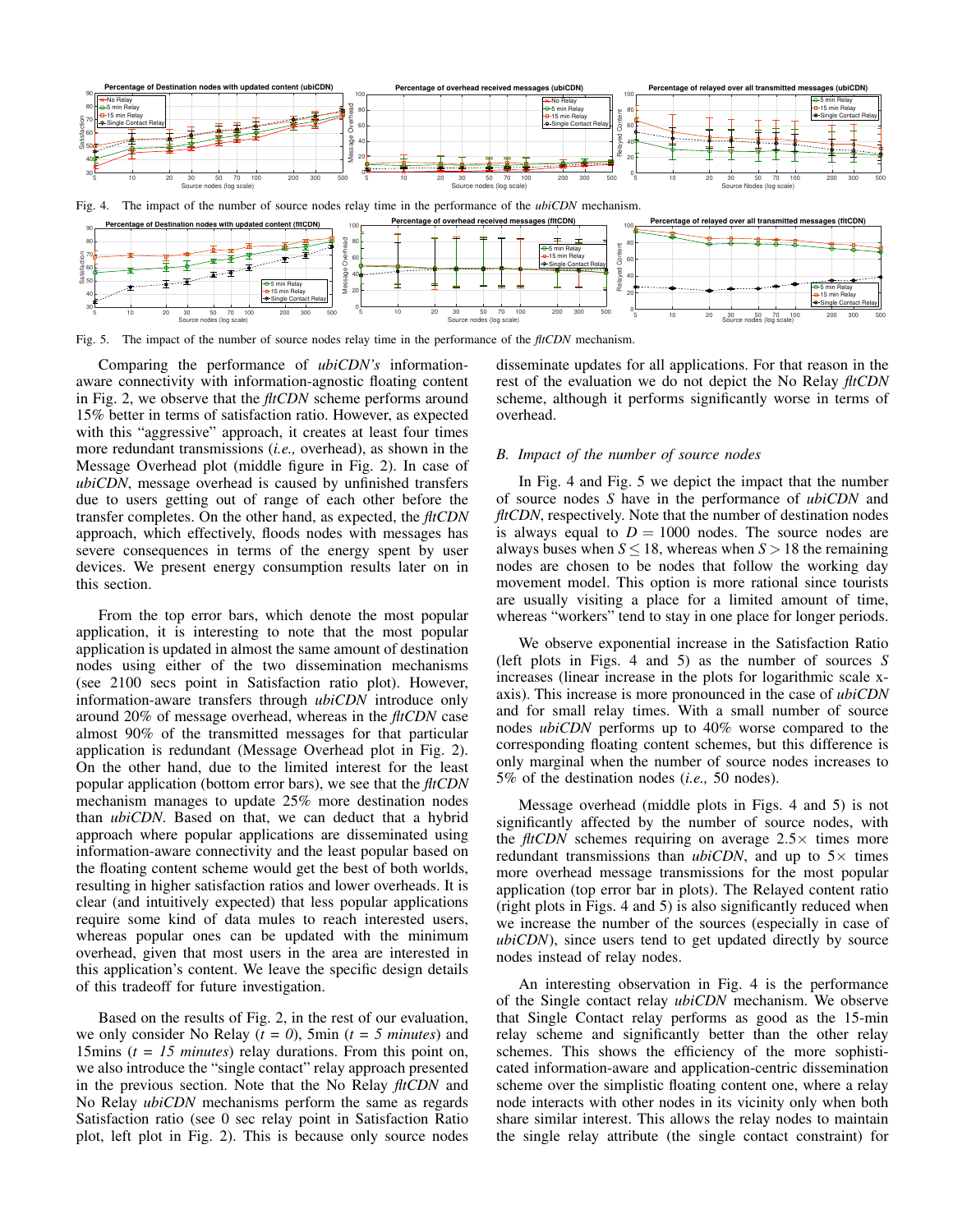

Fig. 7. The impact of the message size in the performance of the *fltCDN* mechanism.

more time, whereas in the *fltCDN* scheme a node interacts and loses the relay attribute almost instantly after the retrieval of an update message.

#### *C. Impact of the update message size*

Up until now, we assumed that each application update message is 5MB (*e.g.,* a 2-3 minutes standard YouTube video). In Fig. 6 and Fig. 7 we examine the impact of the update message size on the performance of *ubiCDN* and *fltCDN*. The overall observations are similar to the previous experiments for all metrics, *e.g.,* the satisfaction ratio is similar to the previous experiments, with *fltCDN* performing 10% −15% better than *ubiCDN* as long as the size of each update message is smaller than 100MB (left plots in Figs. 6 and 7). From that point onwards, the *fltCDN* scheme performance declines sharply to the extent that the information-aware mechanisms perform almost 90% better than the corresponding floating content ones (for update message size of 200MB).

We remind that we assume Wi-Fi Direct for the D2D communication (*i.e.,* significantly larger transmission capacity compared to Bluetooth). This means that as long as the messages are relatively small, even the naive *fltCDN* mechanism manages to successfully transmit the updated content between two nodes that "meet" for a small period of time. On the other hand, when the messages are larger (*e.g.,* large or HD video messages) a relay or a source node following the aggressive *fltCDN* mechanism does not manage to disseminate the updated content to other destination nodes during the contact period. Note that in *fltCDN*, and assuming ten applications, a node has to deliver 2GB of data, assuming 200MB of message size. From this finding we further deduct that the proposed information-aware and application-centric D2D dissemination mechanism *(ubiCDN)* is not only efficient due to the low overhead of the communication, but is also the only viable solution when larger amount of data needs to be transmitted. Furthermore, in the Helsinki city scenario, the majority of source nodes and all the relay nodes are slowmoving "workers". In a futuristic faster-moving vehicular D2D scenario, where vehicles meet for even smaller periods of time a naive information-unaware scheme (*fltCDN*) will perform bad even for very small update message sizes. This further enhances the necessity of a more sophisticated context-aware and application-centric dissemination approach.

# *D. Impact on Energy Consumption and Battery Depletion*

Last, but certainly not least, we look into the energy consumption of user-operated CDNs. Energy is the price paid by the system in order to disseminate content in a D2D manner and therefore, cannot afford to be overlooked in our feasibility study.

In Tables III and IV we show preliminary results using real devices (Galaxy Tab A tablet and Samsung Note 4 smartphone) and transmitting different file sizes using Wi-Fi Direct. These results are obtained with two static devices separated by around 10 meters and with a RSSI value close to -50dbm. We carried out a set of experiments using file sizes of 5 MBs, 50 MBs and 100 MBs and we extrapolated these results to the number of messages sent by source and relay nodes using the *ubiCDN* and *fltCDN* mechanisms during an update interval of 1 hour. In *fltCDN*, each source node has to transmit between 660-785 messages during one update interval (*i.e.,* 660 messages in the 1 hour relay case and 785 in the no relay scenario), whereas each relay node transmits up to 210 messages (*i.e.,* 1 hour relay case), including the overhead messages. The corresponding number of transmitted messages in the *ubiCDN* mechanism are 41-62 messages for the source nodes and up to 3 messages for the relay ones. We also extrapolated from this energy consumption the percentage of battery consumed using a tablet (*i.e.,* 7000 mAh/25.9Wh capacity) or using a smartphone (*i.e.,* 3200 mAh/12.4Wh capacity). The energy consumed by the Wi-Fi Direct application is measured using the Trepn Profiler tool [18].

From Tables III and IV, we can observe that the energy consumption for the *ubiCDN* source nodes goes from 106.6 mWh in the best case (41 messages sent) when sending 5 MB messages, to 321.16 mWh in the worst case (62 messages) when sending 100 MBs (including the energy required for the group formation mentioned in Section II-A). This means the percentage of the battery consumed is between 0.86% and 2.59% for a smartphone, and between 0.41% and 1.24% for a tablet. In case of relay nodes the energy consumption goes from 7.8 mWh to 15.54 mWh, meaning from 0.06% to 0.12% of the battery for a smartphone and 0.03% to 0.06% for a tablet, respectively. From this analysis we can consider that energy consumption is not an issue in the case of the *ubiCDN* case even if we assume large update messages. However, in the *fltCDN* case the non-application aware content delivery and the relatively increased message overhead will deplete quite fast the battery of a user's device for source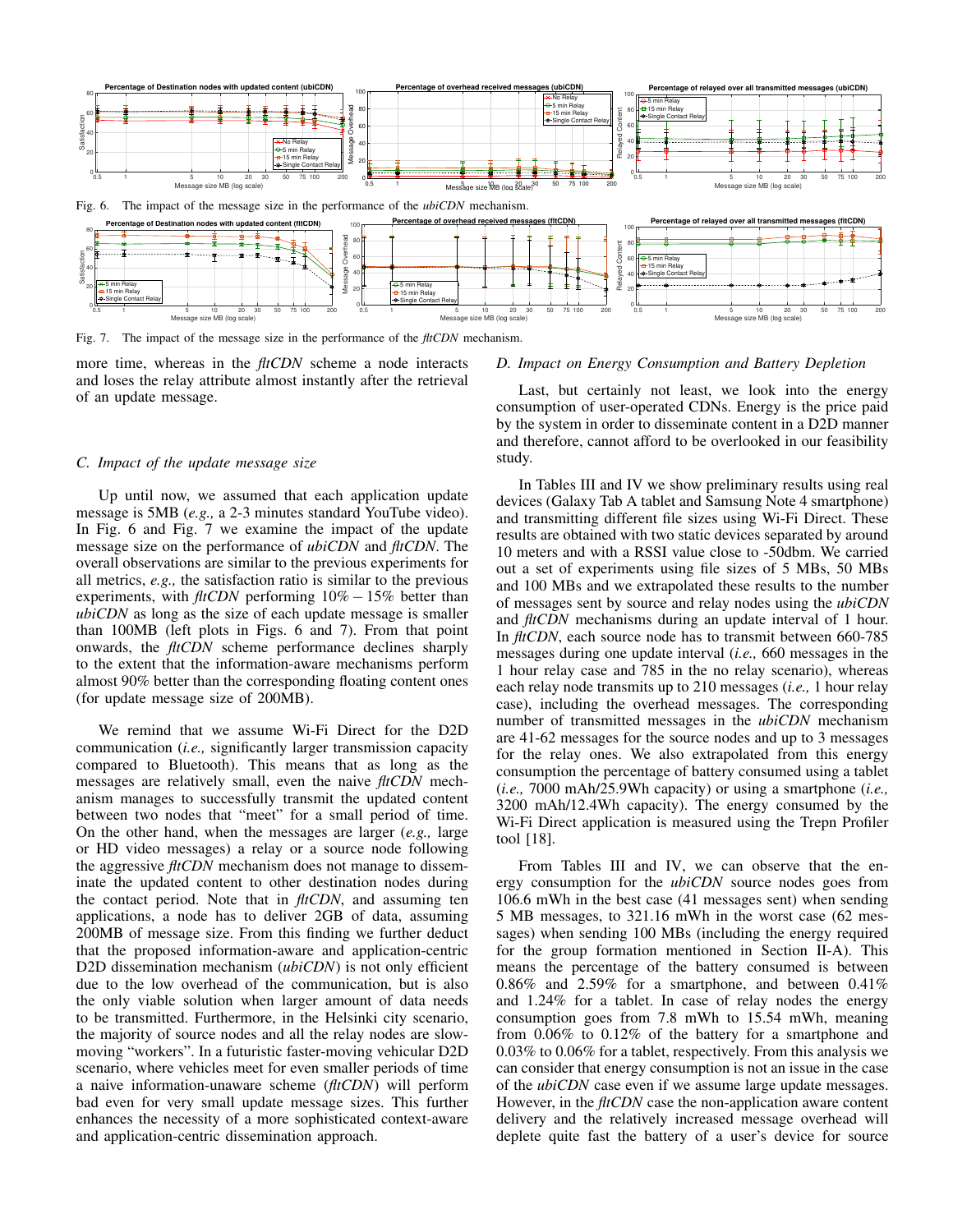| TABLE III. | SOURCE NODES ENERGY CONSUMPTION RESULTS.                    |
|------------|-------------------------------------------------------------|
|            | SUMMARY OF 1 HOUR, UBICDN: 41-62 MSGS, FLTCDN: 660-785 MSGS |
|            |                                                             |

| Message Size: |                  | 5 MB          | 50 MB          | $100 \text{ MB}$ |
|---------------|------------------|---------------|----------------|------------------|
| ubiCDN        | mWh              | 106.6-161.2   | 179.99-272.18  | 212.38-321.16    |
|               | % Battery phone  | $0.86 - 1.3$  | $1.45 - 2.19$  | $1.71 - 2.59$    |
|               | % Battery tablet | $0.41 - 0.62$ | $0.69 - 1.05$  | $0.82 - 1.24$    |
| <b>fltCDN</b> | mWh              | 1716-2041     | 2897.4-3446.15 | 3418.8-4066.3    |
|               | % Battery phone  | 13.83-16.45   | 23.36-27.79    | 27.57-32.79      |
|               | % Battery tablet | $6.62 - 7.88$ | $11.18 - 13.3$ | $13.2 - 15.7$    |

TABLE IV. RELAY NODES ENERGY CONSUMPTION RESULTS. SUMMARY OF 1 HOUR, UBICDN: 3 MSGS, FLTCDN: 210 MSGS

| Message Size:    |                  | 5 MB             | 50 MB | 100 MB |
|------------------|------------------|------------------|-------|--------|
| ubiCDN           | mWh              | $\overline{7.8}$ | 13.17 | 15.54  |
|                  | % Battery phone  | 0.06             | 0.1   | 0.12   |
|                  | % Battery tablet | 0.03             | 0.05  | 0.06   |
| $\frac{f}{W}CDN$ | mWh              | 546              | 921.9 | 1087.8 |
|                  | % Battery phone  | $\overline{4.4}$ | 7.43  | 8.77   |
|                  | % Battery tablet | 2.1              | 3.55  | 4.2    |

nodes. For example, in Table III we see that smartphones can spend up to 32.79% of the battery, or tablets can spend up to a 15.7% of the battery, in a single update interval (*i.e.,* 1-hour). This means that a more sophisticated content aware dissemination mechanism is required in order not to discourage users from participating in a user-operated mobile CDN.

The results obtained in this energy consumption analysis, despite being preliminary with simple tests, are in line with the results presented in [19]. In [19] the authors report that an average smartphone can transmit up to 44GB of data before depleting the battery, with an average consumption of a 1 J/MB (*i.e.,* 1.38 mWh for a 5MB file) in a walking speed mobility scenario.

## V. RELATED WORK

Opportunistic networks can increase network capacity [20] and offload traffic from a cellular to a cellular-assisted deviceto-device network [9][21]. They can also support communication and content exchange when the cellular infrastructure is under severe stress [2][22][23], whereas at the same time, are the only means of communication when the network infrastructure is down or inaccessible due to natural disasters or government censorship. In opportunistic networks, connectivity among devices is intermittent and communication can be very lossy. This might decrease the possibility for successful content forwarding. However, the fact that user movement and mobility patterns have limited degree of freedom and variation, and rather exhibit structural patterns due to geographical and social constraints [5][24], minimizes this uncertainty.

Smartphone usage is largely application-centric, meaning that users mainly rely on applications to gain access to information. For instance, according to [25] the top 100 applications (*i.e.,* Google Play Store or Apple iTunes) are responsible for almost 90% of the access time and 80% of the traffic volume. In most of the cases application usage is all about the exchange of content (*e.g.,* news, video-on-demand, emergency announcements), which in many cases can be of interest to multiple participants; *e.g.,* updates on concurrent sports matches, departure times for public transportation after a football match. Furthermore, a very big proportion of the information that users are interested in does not actually require access to the global network, but are rather targeting non-personalised services or information related to a local event (*e.g.,* a football match in [2]). Relaxing the stress to the network by looking for information locally increases the availability of Internet resources to those who do actually require access to remote services. In [26] the authors claim that enabling content-sharing between devices in sport events decreases bandwidth consumption by almost 50%.

The increased demand for mobile data and the corresponding relatively high skewness in the popularity of the requested content [13] [14] has led to an increased interest in the area of data offloading through opportunistic communication with or without the assistance of the cellular infrastructure. For example in [27] authors present a cellular assisted mechanism to serve user requests from other mobile users located geographically close, by clustering crowded places in dataspots and by tracking the location of users, as well as the content cached in their devices. An alternative approach is presented in [28], where authors propose the usage of vehicles as mobile caches, as a cheap and more versatile approach to small cells. User interests are delayed in a controlled fashion so that a passing by vehicle fulfil their interests, otherwise their interests are served by the cellular network in an attempt to minimize infrastructure load and guarantee maximum delays.

Several solutions have also been proposed to share information between mobile devices bypassing the Internet infrastructure or the coordination through the cellular network, e.g., FireChat<sup>8</sup>. In [29], authors investigate the feasibility of a city-wide content distribution architecture composed of shortrange wireless access points and examine how to improve the diffusion of information within a group of interested users. Their approach leverages various mixtures of fixed and mobile nodes that are exterior to that group and falls under the Pocket Switched Networking (PSN) paradigm [30]. Under the same principles, Haggle [31] proposed a data-centric network oriented towards sharing content in local mobile networks. Haggle enables seamless network connectivity and application functionality in dynamic mobile environments, separating application logic from transport bindings so that applications can be communication-agnostic. Finally, in [26] authors enable content sharing between users in crowded live events by realising a key-value store abstraction for applications, providing single-hop content discovery and sharing with the participation of local access points.

Other approaches have been based on Delay-Tolerant Networks (DTN), exploiting both its inherent capability to exchange data in opportunistic environments, and its in-network storage functionality. For instance the Floating Content [15] concept leverages ad-hoc communications among mobile users to share local information. According to [15], message and information replication is limited in time and space. A twisted application of the Floating Content concept is used in [32], where the proposed Locus mechanism tries to keep objects at specific physical locations in the network using whatever devices are present nearby. The goal is to keep each data object as close to its home location as possible by decoupling the data from the nodes that carry it. This is achieved by sending a request towards the home location of the data instead of searching for specific nodes.

<sup>8</sup>http://opengarden.com/firechat